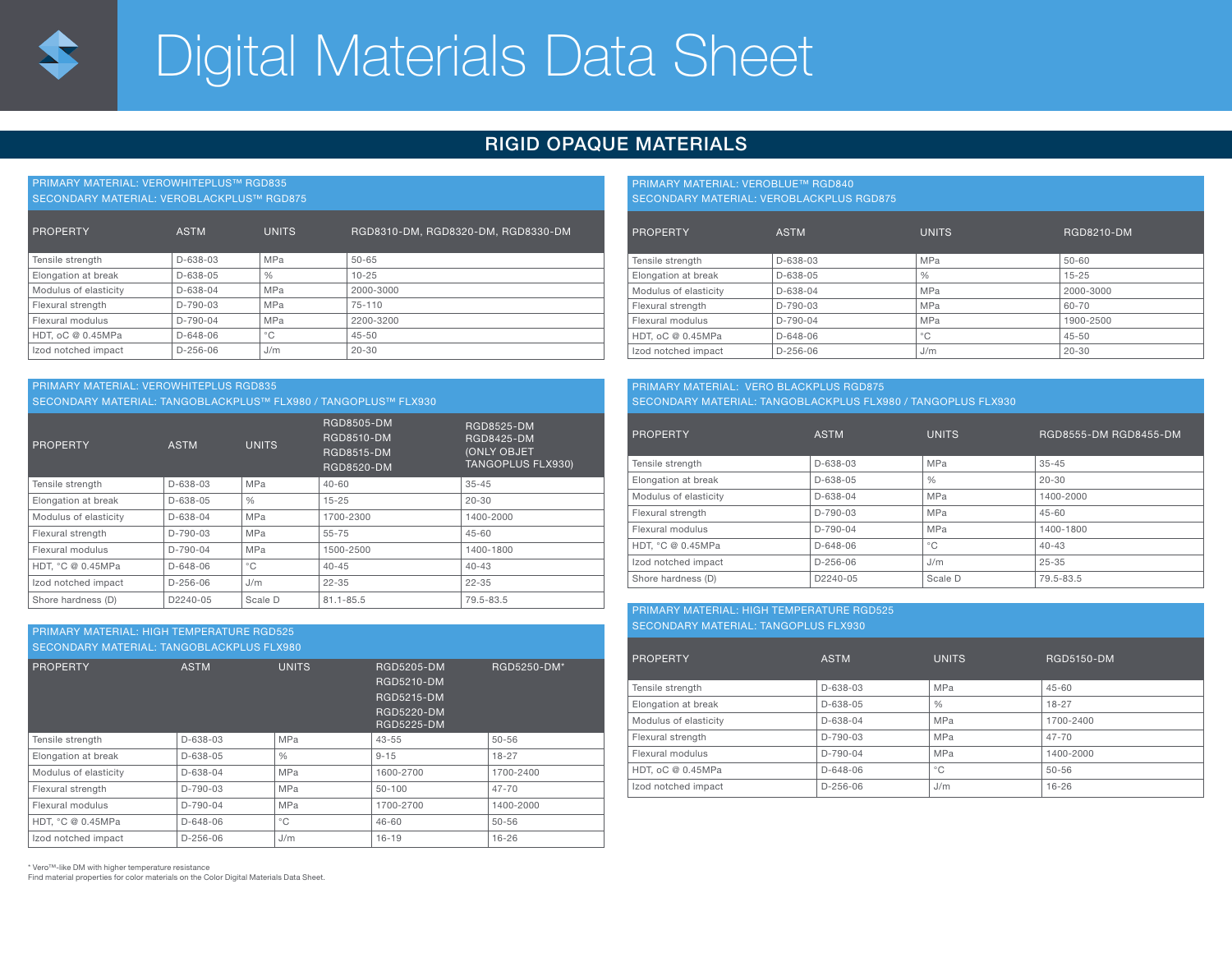## RIGID OPAQUE MATERIALS

#### PRIMARY MATERIAL: VEROWHITEPLUS RGD835 SECONDARY MATERIAL: TANGOBLACK™ FLX973

| PROPERTY              | <b>ASTM</b>    | <b>UNITS</b>  | <b>RGD8110 - DM</b> | <b>RGD8120 - DM</b> | <b>RGD8130 - DM</b> |
|-----------------------|----------------|---------------|---------------------|---------------------|---------------------|
| Tensile strength      | $D-638-03$     | <b>MPa</b>    | $45 - 65$           | $46 - 65$           | $27 - 33$           |
| Elongation at break   | $D-638-05$     | $\frac{0}{0}$ | $10 - 30$           | $10 - 30$           | $25 - 35$           |
| Modulus of elasticity | $D - 638 - 04$ | <b>MPa</b>    | 2000-3000           | 2000-3000           | 1500-2100           |
| Flexural strength     | $D-790-03$     | <b>MPa</b>    | 70-100              | 70-100              | $40 - 50$           |
| Flexural modulus      | $D-790-04$     | <b>MPa</b>    | 2000-3000           | 2000-3000           | 1400-1800           |
| HDT, oC @ 0.45MPa     | $D - 648 - 06$ | $^{\circ}$ C  | $43 - 50$           | $43 - 50$           | $40 - 45$           |
| Izod notched impact   | $D-256-06$     | J/m           | $20 - 35$           | $20 - 35$           | $30 - 40$           |

## TRANSPARENT MATERIALS

| <b>PRIMARY MATERIAL: RGD720</b><br>SECONDARY MATERIAL: VEROBLACKPLUS RGD875 |             | <b>PRIMARY MATERIAL: RGD720</b><br><b>SECONDARY MATERIAL: TANGOBLACK FLX973</b> |                                        |                       |             |               | <b>PRIMARY MATERIAL: VEROCLEAR™ RGD810</b><br>SECONDARY MATERIAL: TANGOPLUS FLX930 /<br>TANGOBLACKPLUS FLX980 |                   |            |                       |                |              |                                                                           |                                        |
|-----------------------------------------------------------------------------|-------------|---------------------------------------------------------------------------------|----------------------------------------|-----------------------|-------------|---------------|---------------------------------------------------------------------------------------------------------------|-------------------|------------|-----------------------|----------------|--------------|---------------------------------------------------------------------------|----------------------------------------|
| PROPERTY                                                                    | <b>ASTM</b> | <b>UNITS</b>                                                                    | RGD7513-DM (DOTS)<br>RGD7523-DM (GRID) | PROPERTY              | <b>ASTM</b> | <b>UNITS</b>  | <b>RGD7210-DM</b>                                                                                             | <b>RGD7220-DM</b> | RGD7230-DM | PROPERTY              | <b>ASTM</b>    | <b>UNITS</b> | <b>RGD8705-DM</b><br>RGD8710-DM<br><b>RGD8715-DM</b><br><b>RGD8720-DM</b> | <b>RGD8625-DM</b><br><b>RGD8725-DM</b> |
| Tensile strength                                                            | D-638-03    | MPa                                                                             | $50 - 65$                              | Tensile strenath      | D-638-03    | MPa           | $50 - 55$                                                                                                     | $50 - 55$         | $45 - 50$  | Tensile strenath      | D-638-03       | l MPa        | 40-60                                                                     | $35 - 45$                              |
| Elongation at break                                                         | D-638-05    |                                                                                 | $15 - 25$                              | Elongation at break   | D-638-05    | $\frac{0}{0}$ | $15 - 25$                                                                                                     | $15 - 25$         | $15 - 25$  | Elongation at break   | $D - 638 - 05$ |              | $15 - 25$                                                                 | $20 - 30$                              |
| Modulus of elasticity                                                       | D-638-04    | MPa                                                                             | 2000-3000                              | Modulus of elasticity | D-638-04    | <b>MPa</b>    | 2200-2500                                                                                                     | 2000-2300         | 1700-2000  |                       | $D - 638 - 04$ | MPa          | 1.700-2.300                                                               | 1.400-2.000                            |
| Flexural strength                                                           | D-790-03    | MPa                                                                             | 80-110                                 | Flexural strength     | D-790-03    | MPa           | 80-90                                                                                                         | $75 - 85$         | 70-80      | Modulus of elasticity |                |              |                                                                           |                                        |
| Flexural modulus                                                            | D-790-04    | MPa                                                                             | 2700-3300                              | Flexural modulus      | D-790-04    | <b>MPa</b>    | 2300-2700                                                                                                     | 2200-2600         | 2100-2400  | Flexural strength     | $D-790-03$     | MPa          | 55-75                                                                     | $45 - 60$                              |
|                                                                             |             |                                                                                 |                                        |                       |             |               |                                                                                                               |                   |            | Flexural modulus      | D-790-04       | <b>MPa</b>   | 1.500-2.500                                                               | 1,400-1,800                            |
| HDT, oC @ 0.45MPa                                                           | $D-648-06$  | °C                                                                              | $45 - 50$                              | HDT. oC @ 0.45MPa     | D-648-06    | °C−           | $45 - 50$                                                                                                     | 45-50             | 45-50      | HDT, oC @ 0.45MPa     | $D - 648 - 06$ |              | 40-45                                                                     | $40 - 43$                              |
| Izod notched impact                                                         | $D-256-06$  | J/m                                                                             | $20 - 30$                              | Izod notched impact   | D-256-06    | J/m           | $20 - 30$                                                                                                     | $20 - 30$         | 20-30      | Izod notched impact   | $D-256-06$     | J/m          | 22-35                                                                     | $25 - 35$                              |
|                                                                             |             |                                                                                 |                                        |                       |             |               |                                                                                                               |                   |            | Shore hardness (D)    | D2240-05       | Scale D      | $81.1 - 85.5$                                                             | 79.5-83.5                              |

## SIMULATED POLYPROPYLENE MATERIALS

| PRIMARY MATERIAL: DURUSWHITE™ RGD430                       |                |               |                                                                           |  |  |  |  |  |
|------------------------------------------------------------|----------------|---------------|---------------------------------------------------------------------------|--|--|--|--|--|
| SECONDARY MATERIAL: VEROWHITEPLUS RGD835, VEROBLUE RGD840. |                |               |                                                                           |  |  |  |  |  |
| <b>VEROBLACKPLUS RGD875 OR RGD720</b>                      |                |               |                                                                           |  |  |  |  |  |
| <b>PROPERTY</b>                                            | <b>ASTM</b>    | <b>UNITS</b>  | RGD4310-DM<br><b>RGD4410-DM</b><br><b>RGD4510-DM</b><br><b>RGD4710-DM</b> |  |  |  |  |  |
| Tensile strength                                           | $D - 638 - 03$ | MPa           | $30 - 40$                                                                 |  |  |  |  |  |
| Elongation at break                                        | $D - 638 - 05$ | $\frac{0}{0}$ | $40 - 50$                                                                 |  |  |  |  |  |
| Modulus of elasticity                                      | $D - 638 - 04$ | MPa           | 1200-1600                                                                 |  |  |  |  |  |
| Flexural strength                                          | $D-790-03$     | MPa           | $40 - 50$                                                                 |  |  |  |  |  |
| Flexural modulus                                           | $D-790-04$     | <b>MPa</b>    | 1300-1700                                                                 |  |  |  |  |  |
| HDT, oC @ 0.45MPa                                          | $D - 648 - 06$ | $^{\circ}$ C  | $40 - 45$                                                                 |  |  |  |  |  |
| Izod notched impact                                        | $D-256-06$     | J/m           | $35 - 45$                                                                 |  |  |  |  |  |

| <b>PRIMARY MATERIAL: VEROWHITEPLUS RGD835</b><br>SECONDARY MATERIAL: TANGOPLUS FLX930 / TANGOBLACKPLUS FLX980 |                |               |                          |  |  |
|---------------------------------------------------------------------------------------------------------------|----------------|---------------|--------------------------|--|--|
| <b>PROPERTY</b>                                                                                               | <b>ASTM</b>    | <b>UNITS</b>  | RGD8430-DM<br>RGD8530-DM |  |  |
| Tensile strength                                                                                              | $D - 638 - 03$ | MPa           | 29-38                    |  |  |
| Elongation at break                                                                                           | $D - 638 - 05$ | $\frac{0}{0}$ | $25 - 35$                |  |  |
| Modulus of elasticity                                                                                         | $D - 638 - 04$ | MPa           | 1100-1700                |  |  |
| Flexural strength                                                                                             | $D-790-03$     | MPa           | $35 - 45$                |  |  |
| Flexural modulus                                                                                              | $D-790-04$     | MPa           | 1200-1500                |  |  |
| HDT. °C @ 0.45MPa                                                                                             | $D - 648 - 06$ | $^{\circ}$ C  | $38 - 41$                |  |  |
| Izod notched impact                                                                                           | $D-256-06$     | J/m           | $21 - 40$                |  |  |
| Shore hardness (D)                                                                                            | D2240-05       | Scale D       | 76.1-81.7                |  |  |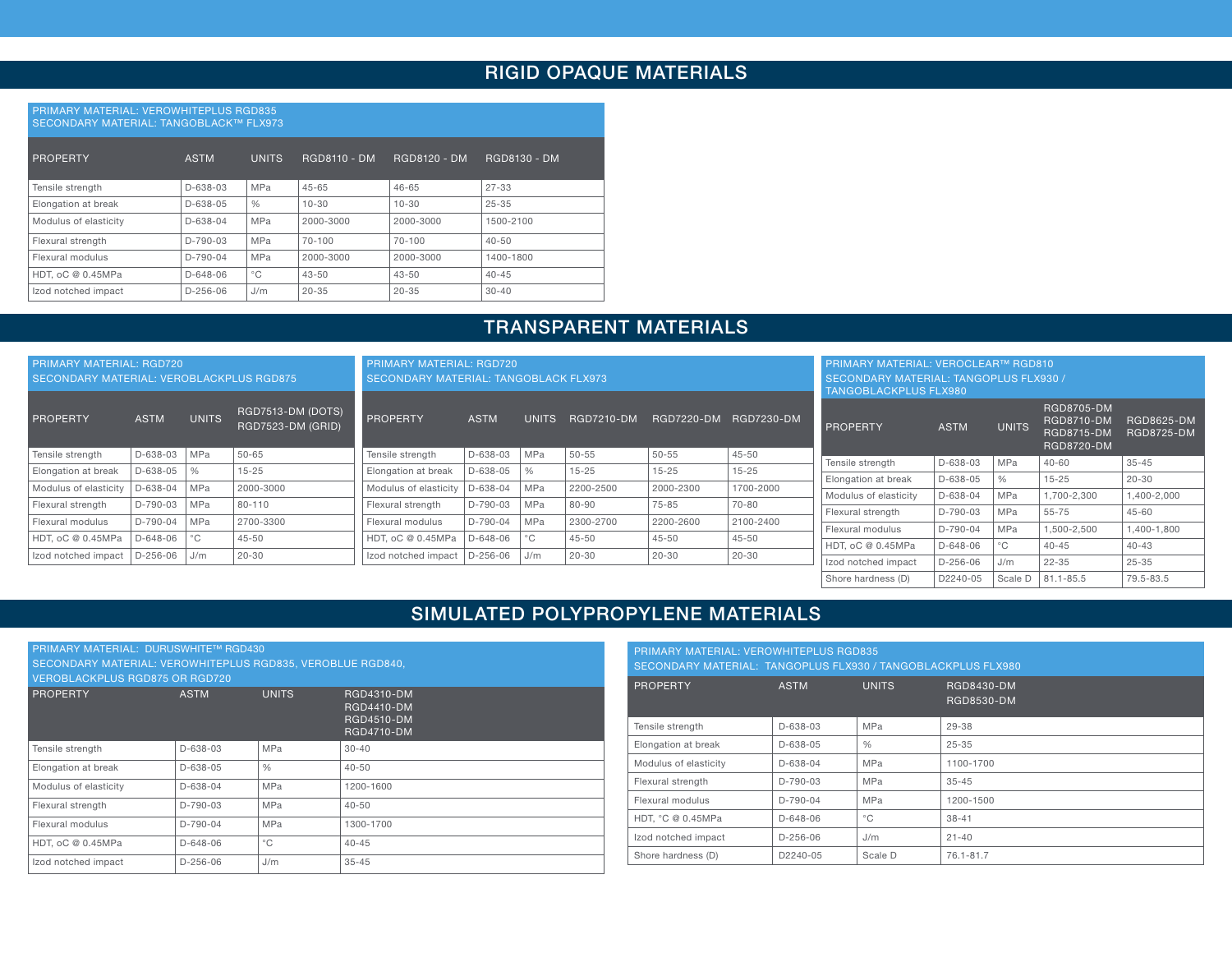## SIMULATED POLYPROPYLENE MATERIALS

#### PRIMARY MATERIAL: VEROBLACKPLUS RGD875

SECONDARY MATERIAL: TANGOPLUS FLX930 / TANGOBLACKPLUS FLX980

| <b>PROPERTY</b>       | <b>ASTM</b>    | <b>UNITS</b>  | RGD8460-DM<br><b>RGD8560-DM</b> |
|-----------------------|----------------|---------------|---------------------------------|
| Tensile strength      | D-638-03       | <b>MPa</b>    | 29-38                           |
| Elongation at break   | D-638-05       | $\frac{0}{6}$ | $25 - 35$                       |
| Modulus of elasticity | $D - 638 - 04$ | MPa           | 1100-1700                       |
| Flexural strength     | $D-790-03$     | <b>MPa</b>    | $35 - 45$                       |
| Flexural modulus      | $D-790-04$     | MPa           | 1200-1500                       |
| HDT, °C @ 0.45MPa     | $D - 648 - 06$ | $^{\circ}$ C  | $38 - 41$                       |
| Izod notched impact   | $D-256-06$     | J/m           | $21 - 40$                       |
| Shore hardness (D)    | D2240-05       | Scale D       | 76.1-81.7                       |

#### PRIMARY MATERIAL: VEROCLEAR RGD810

PRIMARY MATERIAL: RIGUR

SECONDARY MATERIAL: TANGOPLUS FLX930 / TANGOBLACKPLUS FLX980

| <b>PROPERTY</b>       | <b>ASTM</b>          | <b>UNITS</b>  | RGD8630-DM<br>RGD8730-DM |
|-----------------------|----------------------|---------------|--------------------------|
| Tensile strength      | D-638-03             | <b>MPa</b>    | 29-38                    |
| Elongation at break   | D-638-05             | $\frac{0}{0}$ | $25 - 35$                |
| Modulus of elasticity | $D - 638 - 04$       | <b>MPa</b>    | 1100-1700                |
| Flexural strength     | D-790-03             | <b>MPa</b>    | $35 - 45$                |
| Flexural modulus      | $D-790-04$           | <b>MPa</b>    | 1200-1500                |
| HDT. °C @ 0.45MPa     | $D - 648 - 06$       | $^{\circ}$ C  | $38 - 41$                |
| Izod notched impact   | $D-256-06$           | J/m           | $21 - 40$                |
| Shore hardness (D)    | D <sub>2240-05</sub> | Scale D       | 76.1-81.7                |

#### PRIMARY MATERIAL: RIGUR™ SECONDARY MATERIAL: TANGOBLACKPLUS FLX980 PROPERTY **ASTM** UNITS RGD4805-DM RGD4810-DM RGD4815-DM RGD4820-DM Tensile strength  $\vert$  D-638-03 MPa 25-45 Elongation at break  $\vert$  D-638-05  $\vert$  35-45 Modulus of elasticity **D-638-04** MPa 1200-1800 Flexural strength  $D-790-03$  MPa 30-40 Flexural modulus D-790-04 MPa 1000-1400 HDT, °C @ 0.45MPa **D** 0.45MPa **D** 0.45MPa **D** 0.648-06 **P** 2.648-06 **P** 2.43-48  $\vert$  Izod notched impact  $\vert$  D-256-06  $\vert$  J/m  $\vert$  50-70 Shore hardness (D) D2240-05 Scale D 81.1-85.5

|                       | SECONDARY MATERIAL: TANGOPLUS FLX930 / TANGOBLACKPLUS FLX980 |               |                                                             |  |  |  |  |  |  |  |  |
|-----------------------|--------------------------------------------------------------|---------------|-------------------------------------------------------------|--|--|--|--|--|--|--|--|
| <b>PROPERTY</b>       | <b>ASTM</b>                                                  | <b>UNITS</b>  | <b>RGD4825-DM</b><br>RGD4830-DM<br>RGD4625-DM<br>RGD4630-DM |  |  |  |  |  |  |  |  |
| Tensile strength      | D-638-03                                                     | MPa           | $25 - 35$                                                   |  |  |  |  |  |  |  |  |
| Elongation at break   | D-638-05                                                     | $\frac{0}{0}$ | $35 - 45$                                                   |  |  |  |  |  |  |  |  |
| Modulus of elasticity | $D - 638 - 04$                                               | <b>MPa</b>    | 900-1500                                                    |  |  |  |  |  |  |  |  |
| Flexural strength     | D-790-03                                                     | <b>MPa</b>    | $20 - 35$                                                   |  |  |  |  |  |  |  |  |
| Flexural modulus      | $D-790-04$                                                   | MPa           | 800-1200                                                    |  |  |  |  |  |  |  |  |
| HDT. °C @ 0.45MPa     | D-648-06                                                     | $^{\circ}$ C  | $43 - 46$                                                   |  |  |  |  |  |  |  |  |

 $\vert$  Izod notched impact  $\vert$  D-256-06  $\vert$  J/m  $\vert$  50-70 Shore hardness (D) D2240-05 Scale D 79.5-83.5

## RUBBER-LIKE MATERIALS

| <b>PRIMARY MATERIAL: TANGOBLACKPLUS FLX980 / TANGOPLUS FLX930</b><br><b>SECONDARY MATERIAL: VEROWHITEPLUS RGD835</b> |             |               |             |                                                           |                   |                                 |                                        |                                 |  |  |  |  |
|----------------------------------------------------------------------------------------------------------------------|-------------|---------------|-------------|-----------------------------------------------------------|-------------------|---------------------------------|----------------------------------------|---------------------------------|--|--|--|--|
| <b>PROPERTY</b>                                                                                                      | <b>ASTM</b> | <b>UNITS</b>  |             | FLX9840-DM FLX9850-DM<br>FLX9740-DM FLX9750-DM FLX9760-DM | <b>FLX9860-DM</b> | <b>FLX9870-DM</b><br>FLX9770-DM | <b>FLX9885-DM</b><br><b>FLX9785-DM</b> | FLX9895-DM<br><b>FLX9795-DM</b> |  |  |  |  |
| Tensile<br>strength                                                                                                  | $D-412$     | MPa           | $1.3 - 1.8$ | $1.9 - 3.0$                                               | $2.5 - 4.0$       | $3.5 - 5.0$                     | $5.0 - 7.0$                            | $8.5 - 10.0$                    |  |  |  |  |
| Elongation<br>at break                                                                                               | $D-412$     | $\frac{0}{0}$ | 110-130     | 95-110                                                    | 75-85             | 65-80                           | $55 - 65$                              | $35 - 45$                       |  |  |  |  |
| Shore<br>hardness (A)                                                                                                | $D-2240$    | Scale A 35-40 |             | $45 - 50$                                                 | 57-63             | 68-72                           | 80-85                                  | 92-95                           |  |  |  |  |
| Tensile tear<br>resistance                                                                                           | $D-624$     | Kg/cm         | $5.5 - 7.5$ | $7.5 - 9.5$                                               | $11 - 13$         | 15.5-17.5                       | $23 - 25$                              | $41 - 44$                       |  |  |  |  |

|                            | <b>PRIMARY MATERIAL: TANGOBLACKPLUS FLX980 / TANGOPLUS FLX930</b><br><b>SECONDARY MATERIAL: VEROCLEAR RGD810</b> |               |             |             |                                                                                                                                        |             |             |              |  |  |  |  |
|----------------------------|------------------------------------------------------------------------------------------------------------------|---------------|-------------|-------------|----------------------------------------------------------------------------------------------------------------------------------------|-------------|-------------|--------------|--|--|--|--|
| PROPERTY ASTM              |                                                                                                                  | <b>UNITS</b>  |             |             | FLX9040-DM FLX9050-DM FLX9060-DM FLX9070-DM FLX9085-DM FLX9095-DM<br>FLX9940-DM FLX9950-DM FLX9960-DM FLX9970-DM FLX9985-DM FLX9995-DM |             |             |              |  |  |  |  |
| Tensile<br>strength        | $D-412$                                                                                                          | <b>MPa</b>    | $1.3 - 1.8$ | $1.9 - 3.0$ | $2.5 - 4.0$                                                                                                                            | $3.5 - 5.0$ | $5.0 - 7.0$ | $8.5 - 10.0$ |  |  |  |  |
| Elongation<br>at break     | $D-412$                                                                                                          | $\frac{0}{0}$ | 110-130     | 95-110      | 75-85                                                                                                                                  | 65-80       | 55-65       | $35 - 45$    |  |  |  |  |
| Shore<br>hardness (A)      | $D-2240$                                                                                                         | Scale<br>А    | $35 - 40$   | $45 - 50$   | 57-63                                                                                                                                  | 68-72       | 80-85       | 92-95        |  |  |  |  |
| Tensile tear<br>resistance | $D-624$                                                                                                          | Ka/cm         | 5.5-7.5     | $7.5 - 9.5$ | $11 - 13$                                                                                                                              | 15.5-17.5   | 23-25       | $41 - 44$    |  |  |  |  |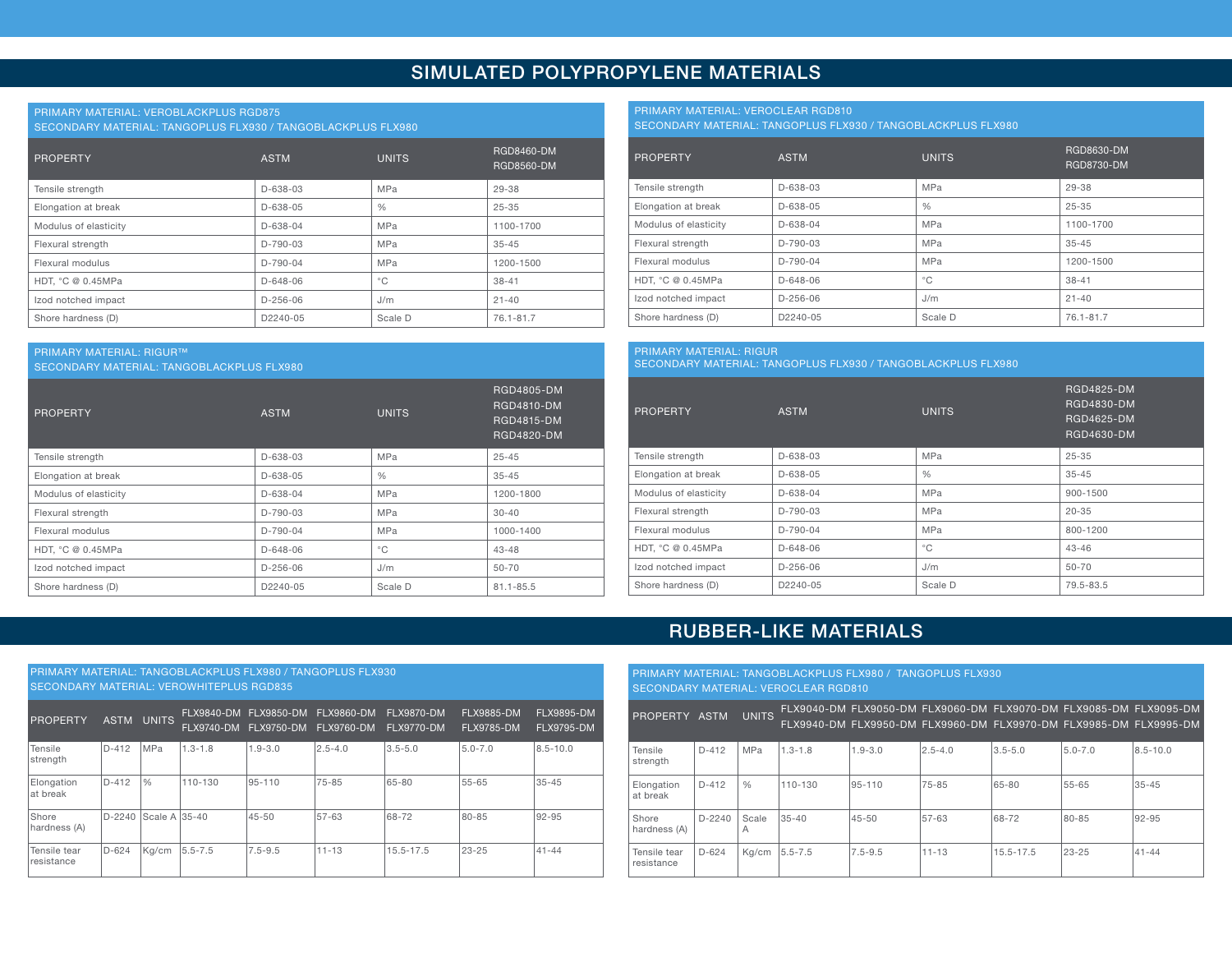## RUBBER-LIKE MATERIALS (CONT.)

#### PRIMARY MATERIAL: TANGOGRAY™ FLX950

SECONDARY MATERIAL: VEROBLACKPLUS RGD875

| PROPERTY                | <b>ASTM</b> | <b>UNITS</b>  | FLX9610-DM |
|-------------------------|-------------|---------------|------------|
| Tensile strength        | $D-412$     | MPa           | $9 - 13$   |
| Elongation at break     | $D-412$     | $\frac{0}{0}$ | $45 - 55$  |
| Shore hardness (A)      | $D-2240$    | Scale A       | 75-85      |
| Tensile tear resistance | $D-624$     | Kg/cm         | $45 - 50$  |

#### PRIMARY MATERIAL: TANGOPLUS FLX930 / TANGOBLACKPLUS FLX980 SECONDARY MATERIAL: HIGH TEMPERATURE RGD525

PROPERTY ASTM UNITS FLX9540-DM FLX9640-DM FLX9550-DM FLX9650-DM FLX9560-DM FLX9660-DM FLX9570-DM FLX9670-DM FLX9585-DM FLX9685-DM FLX9595-DM FLX9695-DM

| Tensile<br>strength        | $D-412$  | <b>MPa</b>    | $1.3 - 1.8$ | $2.0 - 2.8$  | $2.8 - 4.0$   | $3.8 - 4.9$ | $6.0 - 7.3$ | $9.0 - 12$ |
|----------------------------|----------|---------------|-------------|--------------|---------------|-------------|-------------|------------|
| Elongation<br>at break     | $D-412$  | $\frac{0}{0}$ | 100-130     | 80-100       | 60-80         | $50 - 70$   | 35-50       | $27 - 40$  |
| Shore<br>hardness (A)      | $D-2240$ | Scale A 39-41 |             | $52 - 55$    | 60-67         | 70-78       | 85-87       | 95-96      |
| Tensile tear<br>resistance | $D-624$  | Kg/cm         | $5.0 - 7.0$ | $8.0 - 10.0$ | $10.5 - 12.5$ | $13 - 15$   | 22.5-24.5   | $45 - 47$  |

#### PRIMARY MATERIAL: TANGOBLACK FLX973 SECONDARY MATERIAL: VEROWHITEPLUS RGD835(I),

VEROBLUE RGD840(III), VEROBLACKPLUS RGD875(IIII), RGD720(II)

| <b>PROPERTY</b>            | <b>ASTM</b> | <b>UNITS</b> | FLX9110-DM(I)<br>FLX9410-DM (II)<br>FLX9210-DM (III)<br>FLX9310-DM (IIII) | FLX9120-DM (I)<br>FLX9420-DM (II)<br>FLX9220-DM (III)<br>FLX9320-DM (IIII) | FLX9130-DM (I)<br>FLX9430-DM (II)<br>FLX9230-DM (III)<br>FLX9330-DM (IIII) |
|----------------------------|-------------|--------------|---------------------------------------------------------------------------|----------------------------------------------------------------------------|----------------------------------------------------------------------------|
| Tensile<br>strength        | $D-412$     | MPa          | $2 - 4$ .                                                                 | $3 - 5$                                                                    | $7 - 11$                                                                   |
| Elongation<br>at break     | $D-412$     | $\%$         | $45 - 55$                                                                 | $35 - 45$                                                                  | $35 - 45$                                                                  |
| Shore<br>hardness (A)      | $D-2240$    | Scale A      | $75 - 85$                                                                 | 80-90                                                                      | $90 - 100$                                                                 |
| Tensile tear<br>resistance | $D-624$     | Kg/cm        | $7 - 9$                                                                   | $13 - 17$                                                                  | $45 - 50$                                                                  |

PRIMARY MATERIAL: TANGOGRAY FLX950

SECONDARY MATERIAL: TANGOBLACK FLX973

| PROPERTY                | <b>ASTM</b> | <b>UNITS</b>  | <b>FLX9510-DM</b> |
|-------------------------|-------------|---------------|-------------------|
| Tensile strength        | $D-412$     | <b>MPa</b>    | $1 - 3$           |
| Elongation at break     | $D-412$     | $\frac{0}{0}$ | $35 - 45$         |
| Shore hardness (A)      | $D-2240$    | Scale A       | 60-70             |
| Tensile tear resistance | $D-624$     | Kg/cm         | $5.0 - 7.0$       |

#### PRIMARY MATERIAL: TANGOBLACKPLUS FLX980 / TANGOPLUS FLX930 SECONDARY MATERIAL: VEROBLACKPLUS RGD875

| PROPERTY ASTM              |          | <b>UNITS</b>     |             |             | FLX2140-DM FLX2150-DM FLX2160-DM FLX2170-DM FLX2185-DM FLX2195-DM<br>FLX2040-DM FLX2050-DM FLX2060-DM FLX2070-DM FLX2085-DM FLX2095-DM |           |             |            |
|----------------------------|----------|------------------|-------------|-------------|----------------------------------------------------------------------------------------------------------------------------------------|-----------|-------------|------------|
| Tensile<br>strength        | $D-412$  | MPa              | $1.3 - 1.8$ | $1.9 - 3.0$ | $2.5 - 4.0$                                                                                                                            | $3.5 - 5$ | $5.5 - 7.0$ | $8.5 - 10$ |
| Elongation<br>at break     | $D-412$  | $\frac{0}{0}$    | 110-130     | $95 - 110$  | 75-85                                                                                                                                  | 65-80     | 55-65       | $35 - 45$  |
| Shore<br>hardness (A)      | $D-2240$ | Scale A $ 35-40$ |             | $45 - 50$   | 57-63                                                                                                                                  | 68-72     | 80-85       | 92-95      |
| Tensile tear<br>resistance | $D-624$  | Kg/cm            | $5.5 - 7.5$ | $7.5 - 9.5$ | $11.0 - 13.0$                                                                                                                          | 15.5-17.5 | $23 - 25$   | $41 - 44$  |

#### PRIMARY MATERIAL: TANGOBLACKPLUS FLX930 / TANGOPLUS FLX980 SECONDARY MATERIAL: DIGITAL ABS PLUS™ IVORY

PROPERTY ASTM UNITS <sup>FLX95540-DM</sup><br>FLX95040-DM FLX95550-DM FLX95050-DM FLX95560-DM FLX95060-DM FLX95570-DM FLX95070-DM FLX95585-DM FLX95085-DM FLX2195-DM FLX2095-DM Tensile strength D-412 MPa 2.3-2.5 3.2-3.5 3.8-4.3 4.7-5.0 7.0-7.7 9.8-10.6 Elongation at break D-412 % 145-155 125-135 95-110 80-90 50-65 40-50 Shore hardness (A) D-2240 Scale A 35-45 45-55 55-65 65-75 80-90 90-100 Tensile tear resistance D-624 Kg/cm 5.5-6.5 8.5-10.5 10.0-12.0 13-15 22-26 42-52